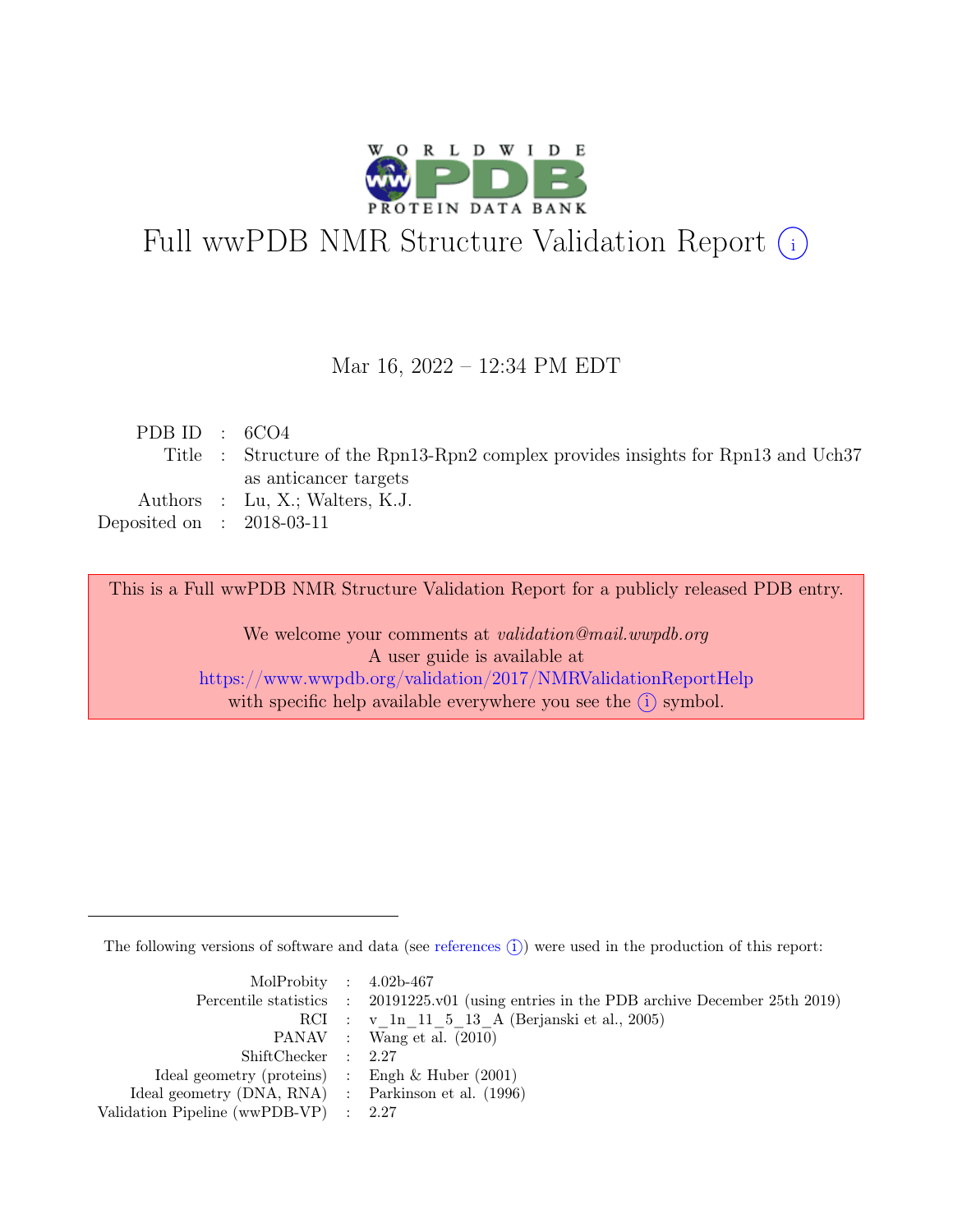# 1 Overall quality at a glance  $(i)$

The following experimental techniques were used to determine the structure: SOLUTION NMR

The overall completeness of chemical shifts assignment is 89%.

Percentile scores (ranging between 0-100) for global validation metrics of the entry are shown in the following graphic. The table shows the number of entries on which the scores are based.



| Metric.               | Whole archive | NMR archive   |
|-----------------------|---------------|---------------|
|                       | $(\#Entries)$ | $(\#Entries)$ |
| Clashscore            | 158937        | 12864         |
| Ramachandran outliers | 154571        | 11451         |
| Sidechain outliers    | 154315        | 11428         |

The table below summarises the geometric issues observed across the polymeric chains and their fit to the experimental data. The red, orange, yellow and green segments indicate the fraction of residues that contain outliers for  $>=$  3, 2, 1 and 0 types of geometric quality criteria. A cyan segment indicates the fraction of residues that are not part of the well-defined cores, and a grey segment represents the fraction of residues that are not modelled. The numeric value for each fraction is indicated below the corresponding segment, with a dot representing fractions  $\langle=5\%$ 

|  | $\mid$ Chain $\mid$ Length | Quality of chain |               |     |
|--|----------------------------|------------------|---------------|-----|
|  |                            | 12%<br>60%       | $\cdot \cdot$ | 27% |
|  |                            | 78%              |               | 22% |

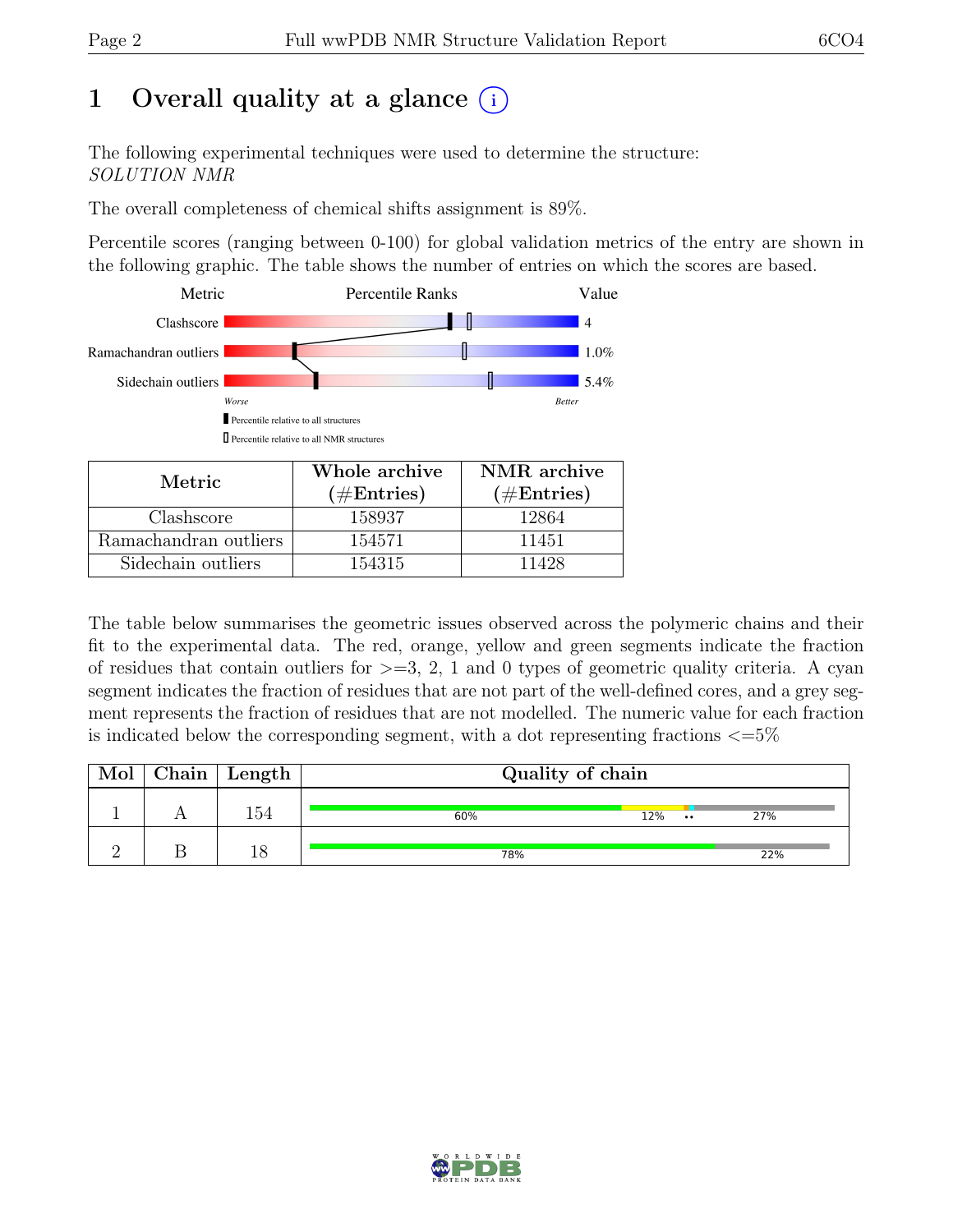# 2 Ensemble composition and analysis  $(i)$

This entry contains 15 models. Model 7 is the overall representative, medoid model (most similar to other models). The authors have identified model 1 as representative, based on the following criterion: target function.

The following residues are included in the computation of the global validation metrics.

| Well-defined (core) protein residues      |                              |  |                                    |  |  |  |  |  |  |  |  |  |  |  |
|-------------------------------------------|------------------------------|--|------------------------------------|--|--|--|--|--|--|--|--|--|--|--|
| Well-defined core   Residue range (total) |                              |  | Backbone RMSD $(A)$   Medoid model |  |  |  |  |  |  |  |  |  |  |  |
|                                           | $A:21-A:132$ , $B:940-B:953$ |  | $\rm 0.23$                         |  |  |  |  |  |  |  |  |  |  |  |
|                                           | 126                          |  |                                    |  |  |  |  |  |  |  |  |  |  |  |

Ill-defined regions of proteins are excluded from the global statistics.

Ligands and non-protein polymers are included in the analysis.

The models can be grouped into 5 clusters and 3 single-model clusters were found.

| Cluster number        | Models    |
|-----------------------|-----------|
|                       | 3, 6, 13  |
|                       | 5, 8, 10  |
|                       | 4, 7      |
|                       | 1, 14     |
| 5                     | 2, 11     |
| Single-model clusters | 9; 12; 15 |

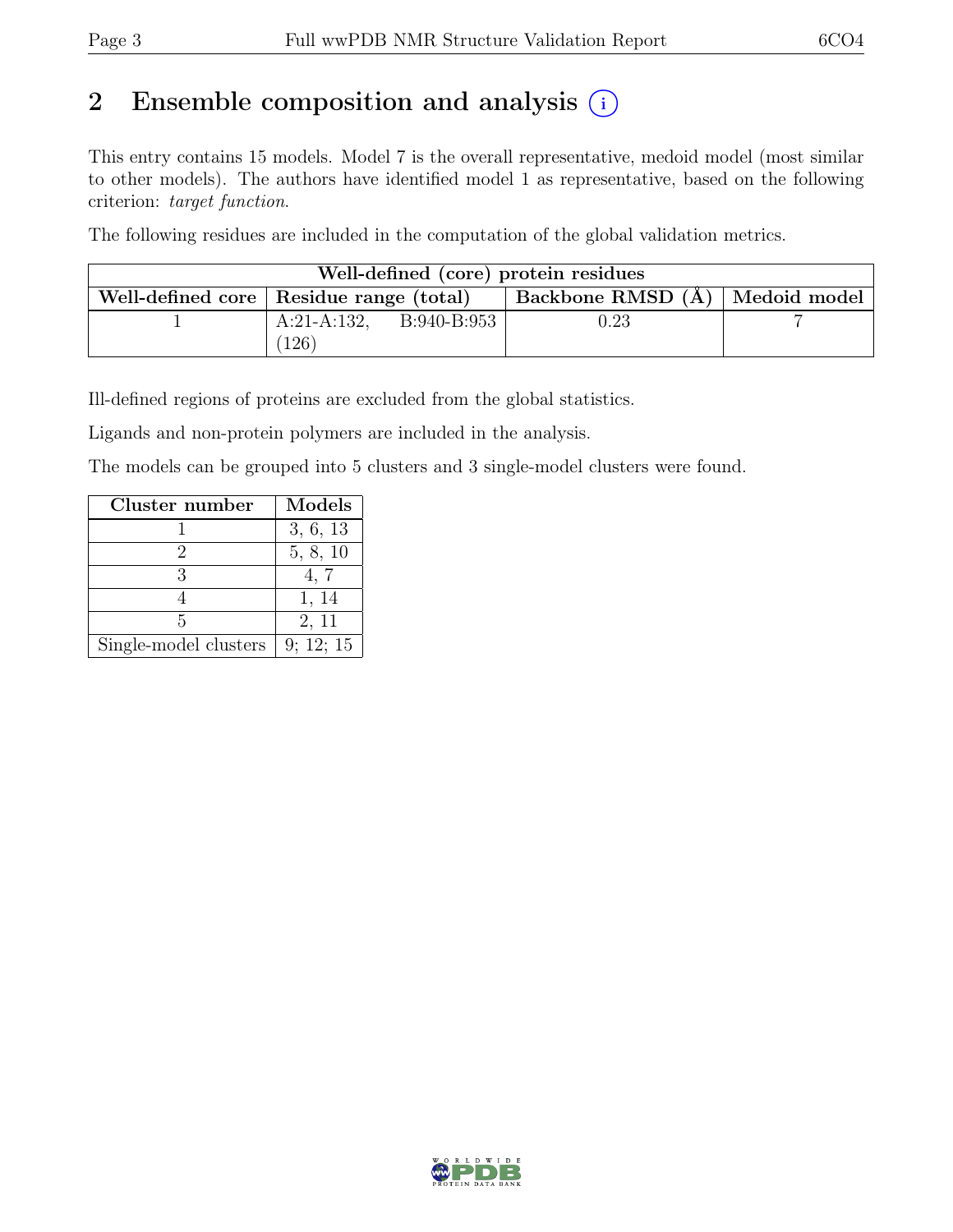# 3 Entry composition (i)

There are 2 unique types of molecules in this entry. The entry contains 2069 atoms, of which 1015 are hydrogens and 0 are deuteriums.

• Molecule 1 is a protein called Proteasomal ubiquitin receptor ADRM1.

| Mol | $Chain$ Residues |                | $\rm{Atoms}$ |  |         |     |  |  |  |  |  |  |  |  |  |  |
|-----|------------------|----------------|--------------|--|---------|-----|--|--|--|--|--|--|--|--|--|--|
|     |                  | $_{\rm Total}$ |              |  |         |     |  |  |  |  |  |  |  |  |  |  |
|     | 113              | 1851           | 593          |  | 918 162 | 172 |  |  |  |  |  |  |  |  |  |  |

There are 4 discrepancies between the modelled and reference sequences:

| Chain |      | Residue   Modelled   Actual | Comment                       | Reference         |
|-------|------|-----------------------------|-------------------------------|-------------------|
|       | -3   | GLY                         | expression tag                | UNP Q16186        |
|       | $-2$ | <b>PRO</b>                  | expression tag   UNP $Q16186$ |                   |
|       |      | GLY                         | expression tag   UNP $Q16186$ |                   |
|       |      | SER.                        | expression tag                | $\mid$ UNP Q16186 |

• Molecule 2 is a protein called 26S proteasome non-ATPase regulatory subunit 1.

|  | Mol   Chain   Residues |           | Trace    |  |  |
|--|------------------------|-----------|----------|--|--|
|  |                        | Total C H |          |  |  |
|  |                        |           | 77 97 15 |  |  |

There are 4 discrepancies between the modelled and reference sequences:

| Chain |     | Residue   Modelled | Actual | Comment                           | Reference         |
|-------|-----|--------------------|--------|-----------------------------------|-------------------|
|       | 936 | GLY                |        | expression tag                    | <b>UNP Q99460</b> |
| В     | 937 | <b>PRO</b>         |        | expression tag $\vert$ UNP Q99460 |                   |
|       | 938 | GLY                |        | expression tag $\vert$ UNP Q99460 |                   |
|       | 939 | SER.               |        | expression tag                    | UNP Q99460        |

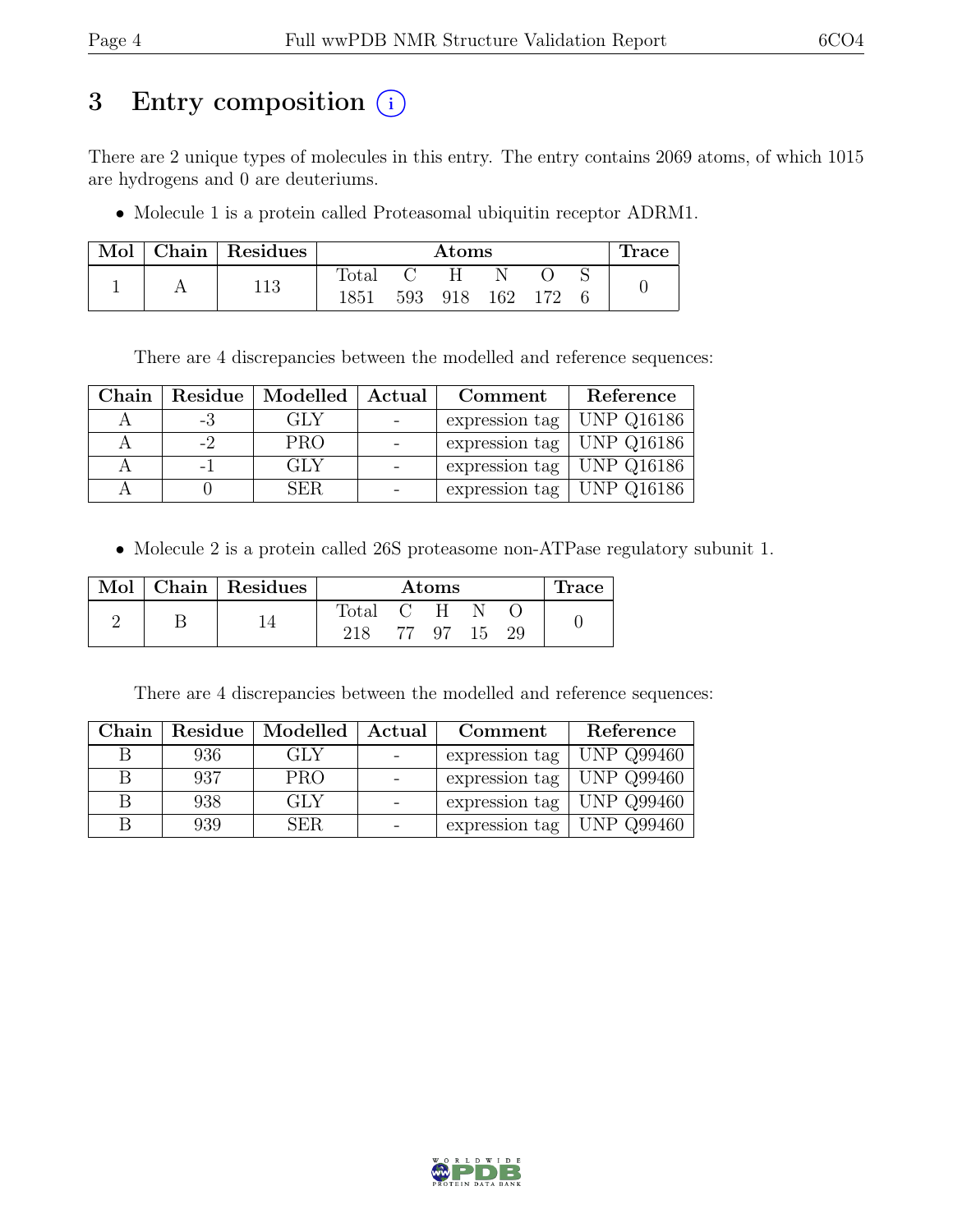# 4 Residue-property plots (i)

## <span id="page-4-0"></span>4.1 Average score per residue in the NMR ensemble

These plots are provided for all protein, RNA, DNA and oligosaccharide chains in the entry. The first graphic is the same as shown in the summary in section 1 of this report. The second graphic shows the sequence where residues are colour-coded according to the number of geometric quality criteria for which they contain at least one outlier: green  $= 0$ , yellow  $= 1$ , orange  $= 2$  and red  $=$ 3 or more. Stretches of 2 or more consecutive residues without any outliers are shown as green connectors. Residues which are classified as ill-defined in the NMR ensemble, are shown in cyan with an underline colour-coded according to the previous scheme. Residues which were present in the experimental sample, but not modelled in the final structure are shown in grey.

• Molecule 1: Proteasomal ubiquitin receptor ADRM1



### 4.2 Scores per residue for each member of the ensemble

Colouring as in section [4.1](#page-4-0) above.

### 4.2.1 Score per residue for model 1

• Molecule 1: Proteasomal ubiquitin receptor ADRM1



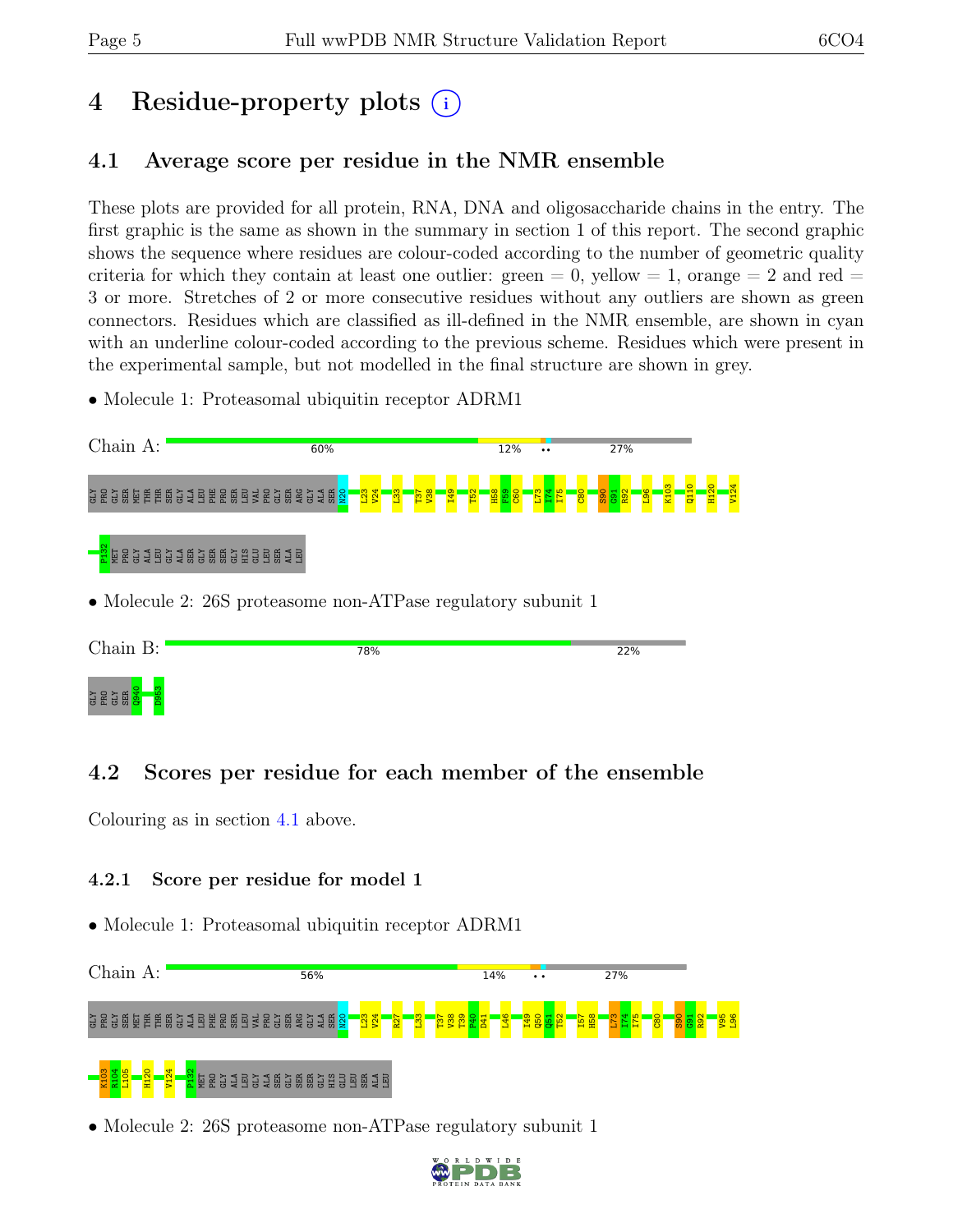| Chain B:   | 72% | 6% | 22% |
|------------|-----|----|-----|
| <b>KTD</b> |     |    |     |

#### 4.2.2 Score per residue for model 2

• Molecule 1: Proteasomal ubiquitin receptor ADRM1

| Chain A:                 |  |     |        |                     |   |   | 58%                 |   |                     |   |        |   |                              |                      |            |  |  |                          |  | 15%<br>٠ |  |  |  |  |  |   |  |  | 27%            |   |  |  |   |  |  |  |  |  |  |  |  |  |  |  |  |  |  |                |  |
|--------------------------|--|-----|--------|---------------------|---|---|---------------------|---|---------------------|---|--------|---|------------------------------|----------------------|------------|--|--|--------------------------|--|----------|--|--|--|--|--|---|--|--|----------------|---|--|--|---|--|--|--|--|--|--|--|--|--|--|--|--|--|--|----------------|--|
| <b>ATE</b><br>ATE<br>ATE |  | 留置度 | 臣<br>日 | 臣<br>$\overline{a}$ | а | м | Ħ<br>$\overline{a}$ | 닍 | 帯<br>$\overline{r}$ | м | ᇦ<br>ь | 넕 | л<br>$\overline{\mathbf{c}}$ | 問<br>$\overline{50}$ | မ္တ<br>ਵ ਰ |  |  | ۱ <u>၃</u><br>甬<br>ਕ ਯ ਏ |  | m        |  |  |  |  |  | ÷ |  |  | $\overline{a}$ | õ |  |  | œ |  |  |  |  |  |  |  |  |  |  |  |  |  |  | $\overline{a}$ |  |
| <b>H120</b>              |  |     | 唱<br>H | æ                   |   | a | -                   |   | æ                   | 忈 | H      | क | Ħ                            | क                    |            |  |  |                          |  |          |  |  |  |  |  |   |  |  |                |   |  |  |   |  |  |  |  |  |  |  |  |  |  |  |  |  |  |                |  |

• Molecule 2: 26S proteasome non-ATPase regulatory subunit 1

| Chain B:                          | 72% | 6% | 22% |
|-----------------------------------|-----|----|-----|
| <b>GLY</b><br>PRO<br><b>va</b> er |     |    |     |

### 4.2.3 Score per residue for model 3

• Molecule 1: Proteasomal ubiquitin receptor ADRM1

| Chain A:                                                                                                                                         | 61%                                          |                                                | 12%<br>$\bullet$ | 27%                                            |  |
|--------------------------------------------------------------------------------------------------------------------------------------------------|----------------------------------------------|------------------------------------------------|------------------|------------------------------------------------|--|
| <b>GRGBBEEBG</b><br>- 1928<br>Ħ<br>H<br><b>BESTE</b><br>m<br>효효<br>$\overline{m}$                                                                | R <sub>8</sub><br><b>ARCHARG</b><br>결阻<br>20 | ത<br>$\overline{65}$<br>ত্র<br>T <sub>37</sub> | <b>B</b><br>0    | $\circ$<br>$\overline{\mathbf{H}}$<br>တ္တ<br>급 |  |
| <b>ES</b><br>- 13<br>囹<br>甬<br>岛<br><b>GLY</b><br>崮<br>G<br>鬲<br>품품<br>$\overline{1}$<br>E<br>$\overline{m}$<br>$\overline{r}$<br>$\overline{r}$ | R                                            |                                                |                  |                                                |  |

• Molecule 2: 26S proteasome non-ATPase regulatory subunit 1



### 4.2.4 Score per residue for model 4

• Molecule 1: Proteasomal ubiquitin receptor ADRM1

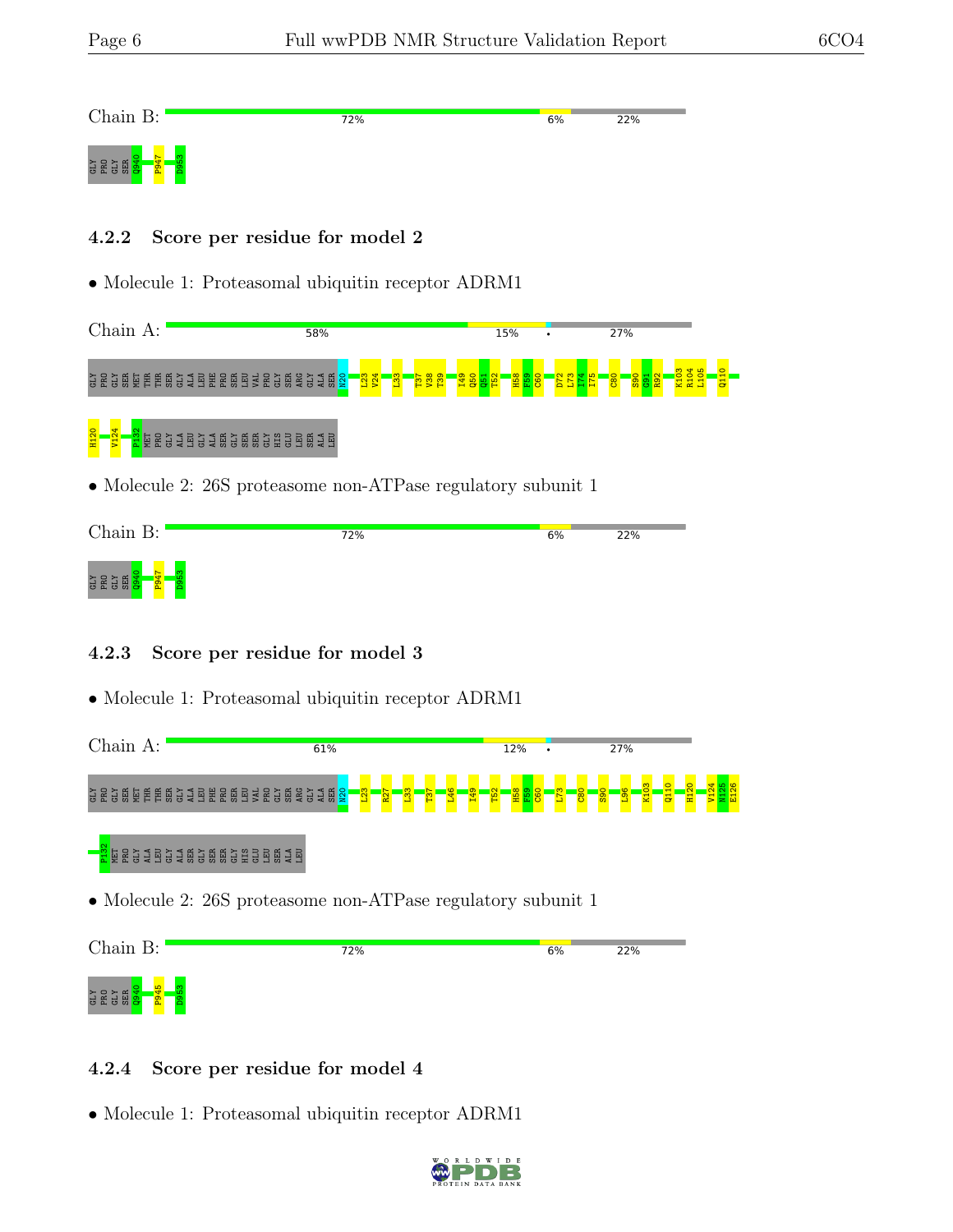$\mathbf{E}$ 

| Chain A:                                                                                                                                                                                                                                             | 57% | 14% | 27%                                                                   |
|------------------------------------------------------------------------------------------------------------------------------------------------------------------------------------------------------------------------------------------------------|-----|-----|-----------------------------------------------------------------------|
| င္ ဥ င္မိမိုခြင့္အျမင္ အေမြန္ ဥ မိမိခိုင္ ေမွ်ာ္လြင့္ ေမြးေဆြးေဆြးေဆြးေဆြးေဆြးေဆြးေ                                                                                                                                                                  |     |     | $\frac{1}{2}$ $\frac{1}{2}$ $\frac{1}{2}$ $\frac{1}{2}$ $\frac{1}{2}$ |
| <mark>- ខ្ញុំ - ខ្ញុំ - ខ្ញុំ - ខ្ញុំ</mark> - <mark>ខ្ញុំ</mark> - ខ្ញុំ ដូ ខ្ញុំ ដូ ខ្ញុំ ខ្ញុំ ខ្ញុំ ខ្ញុំ ខ្ញុំ ខ្ញុំ ខ្ញុំ ខ្ញុំ ខ្ញុំ ខ្ញុំ ខ្ញុំ ខ្ញុំ ខ្ញុំ ខ្ញុំ ខ្ញុំ ខ្ញុំ ខ្ញុំ ខ្ញុំ ខ្ញុំ ខ្ញុំ ខ្ញុំ ខ្ញុំ ខ្ញុំ ខ្ញុំ ខ្ញុំ ខ្ញុំ ខ្ |     |     |                                                                       |
| • Molecule 2: 26S proteasome non-ATPase regulatory subunit 1                                                                                                                                                                                         |     |     |                                                                       |

| Chain B:                          | 78% | 22% |
|-----------------------------------|-----|-----|
| 군 모습 및 <mark>호</mark><br><b>B</b> |     |     |

### 4.2.5 Score per residue for model 5

• Molecule 1: Proteasomal ubiquitin receptor ADRM1

| Chain A:                                                                                                                   | 59%                                                                                                                  | 13%<br>$\bullet\bullet$                                                                     | 27% |
|----------------------------------------------------------------------------------------------------------------------------|----------------------------------------------------------------------------------------------------------------------|---------------------------------------------------------------------------------------------|-----|
| 呂<br>晑<br>胃圆<br>臣<br>说<br>급<br>띚<br>핔<br>븀<br>븀<br>ы<br>듮.<br>$\overline{r}$                                               | <b>123</b><br>V24<br>$\frac{1}{2}$ $\frac{1}{2}$ $\frac{1}{2}$<br>團<br>혽<br>阻력님<br>$\overline{\mathbf{a}}$<br>븕<br>S | 읐.<br>T <sub>39</sub><br>I <sub>49</sub><br>nea<br><mark>1역 그</mark><br>曾<br>曾<br><b>음음</b> |     |
| 4<br>V12<br>ы<br>黃.<br>$\overline{5}$<br>$\overline{m}$<br>$\overline{m}$<br>$\overline{5}$<br>てつ<br>$\Omega$<br>$-1$<br>æ | $\mathbf{H}$<br>55<br>$\overline{m}$<br>55<br>ď<br><b>.</b>                                                          |                                                                                             |     |

• Molecule 2: 26S proteasome non-ATPase regulatory subunit 1

| Chain B:          | 78% | 22% |
|-------------------|-----|-----|
| <b>SESS</b><br>B. |     |     |

### 4.2.6 Score per residue for model 6

• Molecule 1: Proteasomal ubiquitin receptor ADRM1

| Chain<br>$A$ :                                                                      | 61%                                                                                  | 10%                                                              | 27%<br>$\bullet\hspace{0.4mm}\bullet\hspace{0.4mm}$ |                                              |
|-------------------------------------------------------------------------------------|--------------------------------------------------------------------------------------|------------------------------------------------------------------|-----------------------------------------------------|----------------------------------------------|
| <u>유명한</u><br>연결 연합<br>胃圆<br>离<br>포<br>띡<br>m<br>ы<br>름<br>眉<br>ᇦ<br>$\overline{r}$ | 52<br>$\frac{123}{2}$<br>$\frac{400}{20}$<br>$\overline{B}$<br>띪<br>븀<br>ᇦ<br>٣<br>뜼 | $\mathbf{N}$<br>m<br>$\frac{80}{20}$<br>Ħ<br>െ<br><b>E</b><br>မိ | ŏ<br>ō<br>¢<br>굢                                    | NET<br>$\div$<br>$\mathbf{\alpha}$<br>표<br>륨 |
| <b>RESIE</b><br>50505 H<br>$\approx$ $\omega$<br>55<br>55<br>-1                     | $\omega$                                                                             |                                                                  |                                                     |                                              |

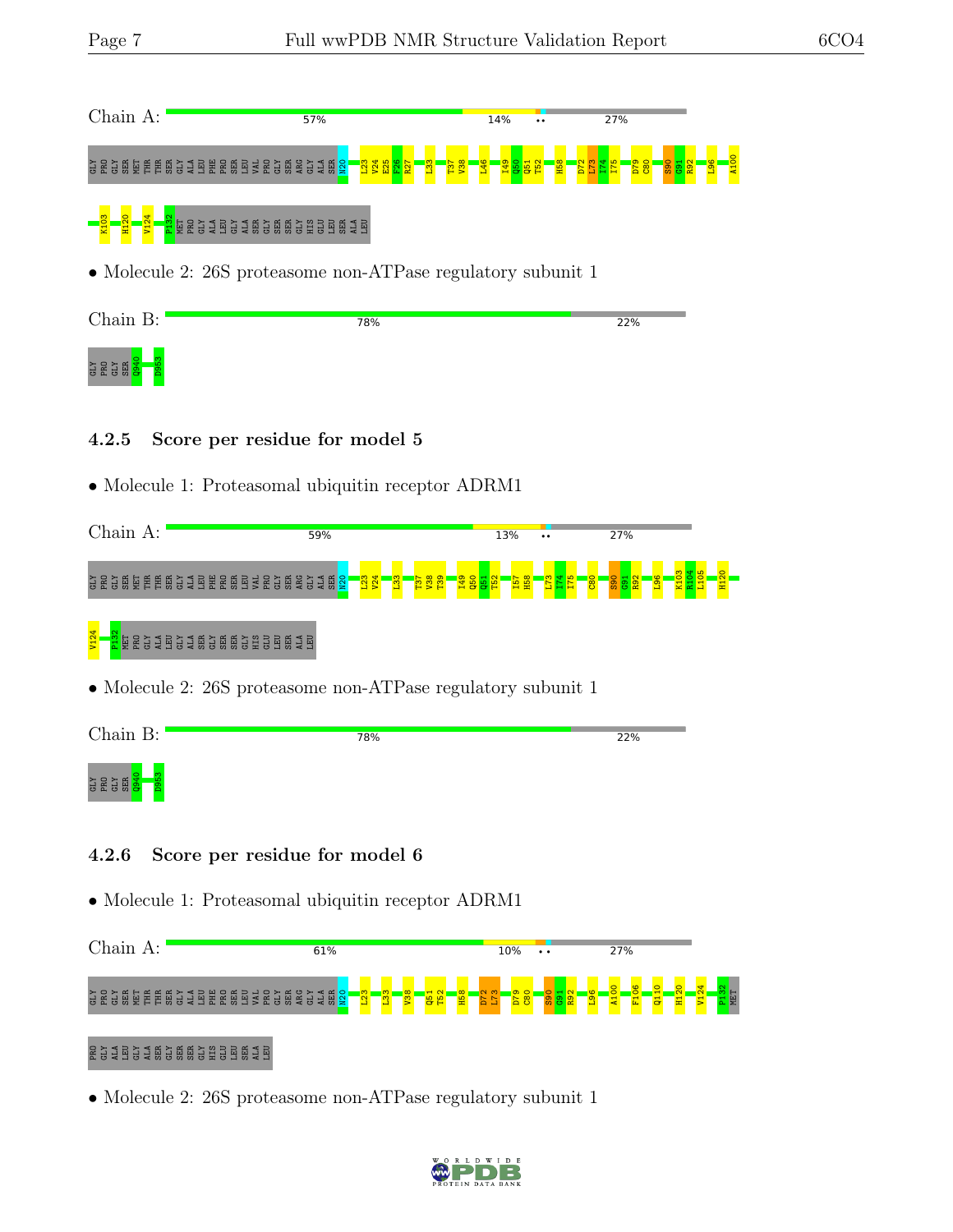**SES** 

| Chain B:                | 72% | 6% | 22% |
|-------------------------|-----|----|-----|
| <b>CLY</b><br>YLID<br>- |     |    |     |

### 4.2.7 Score per residue for model 7 (medoid)

• Molecule 1: Proteasomal ubiquitin receptor ADRM1

|                                       | 63% |  | 9%<br>$\bullet\bullet$ | 27% |  |
|---------------------------------------|-----|--|------------------------|-----|--|
| <b>CHA</b><br>KTD<br>- 15 年<br>Ħ<br>₩ |     |  | 0<br>ᢟ                 |     |  |

### 1 G.S. G. G. S. S. S. S. G. G. S. S. S. S. G. G. G. S. S. S. G. G. G. A. S. S. G. G. G. G. G. G. G. G. G. G. G

• Molecule 2: 26S proteasome non-ATPase regulatory subunit 1

| Chain B:   | 67% | 11% | 22% |
|------------|-----|-----|-----|
| <b>CH4</b> |     |     |     |

### 4.2.8 Score per residue for model 8

• Molecule 1: Proteasomal ubiquitin receptor ADRM1



### 4.2.9 Score per residue for model 9

• Molecule 1: Proteasomal ubiquitin receptor ADRM1

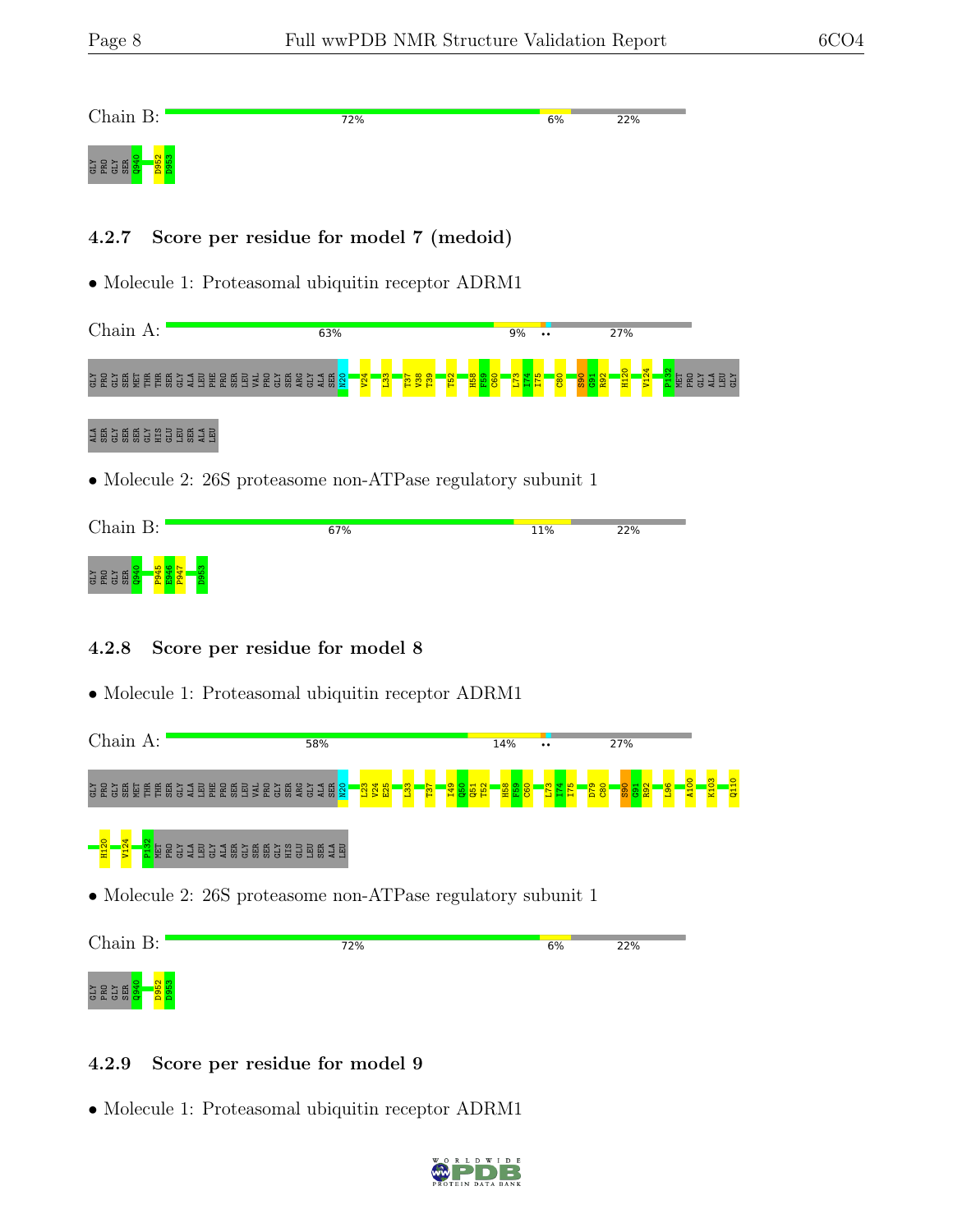| Chain A:                                                       | 59%                                                                   | 14%             | 27% |  |
|----------------------------------------------------------------|-----------------------------------------------------------------------|-----------------|-----|--|
|                                                                | $\frac{1}{2}$ $\frac{3}{2}$ $\frac{8}{2}$ $\frac{8}{2}$ $\frac{8}{2}$ | SS <sub>1</sub> |     |  |
| <b>ERGIBGIBGBBGGBBBB1B</b>                                     |                                                                       |                 |     |  |
|                                                                | • Molecule 2: 26S proteasome non-ATPase regulatory subunit 1          |                 |     |  |
| Chain B:                                                       | 67%                                                                   | 11%             | 22% |  |
| <b>GLY</b><br>PRO                                              |                                                                       |                 |     |  |
| 4.2.10                                                         | Score per residue for model 10                                        |                 |     |  |
|                                                                | • Molecule 1: Proteasomal ubiquitin receptor ADRM1                    |                 |     |  |
| Chain A:                                                       | 60%                                                                   | 12%             | 27% |  |
| S & S @ @ E E @ S J B E & @ B 3 & S @ @ S J 4 @ <mark>8</mark> |                                                                       |                 |     |  |
|                                                                |                                                                       |                 |     |  |

• Molecule 2: 26S proteasome non-ATPase regulatory subunit 1

| Chain B:    | 78% | 22% |
|-------------|-----|-----|
| <b>SESS</b> |     |     |

### 4.2.11 Score per residue for model 11

• Molecule 1: Proteasomal ubiquitin receptor ADRM1

| Chain<br>A:                                                                                                       | 59%                                                    | 12%<br>$\ddot{\phantom{0}}$ | 27%     |
|-------------------------------------------------------------------------------------------------------------------|--------------------------------------------------------|-----------------------------|---------|
| ğ<br>园<br>囯<br>혽<br>롡<br>惡<br>벌<br>曱<br><b>HE</b><br>国<br>Ħ<br><b>BB</b><br>閍<br>ಕ<br>$\mathbf{z}$<br>ᇦ<br>튭<br>ᄫ | 로 ES 2<br>ā<br>$\overline{S}$ $\overline{S}$<br>₽<br>≅ | <b>T52</b><br><b>H58</b>    | 8g<br>륯 |
| V124<br>핋<br>펵<br>惡<br>R.<br>H<br>;<br>閍<br>븀<br>買<br>띅<br>븀<br>ᇦ<br>Σ<br>븅<br>튭                                  | 핆<br>国<br>ᇦ                                            |                             |         |

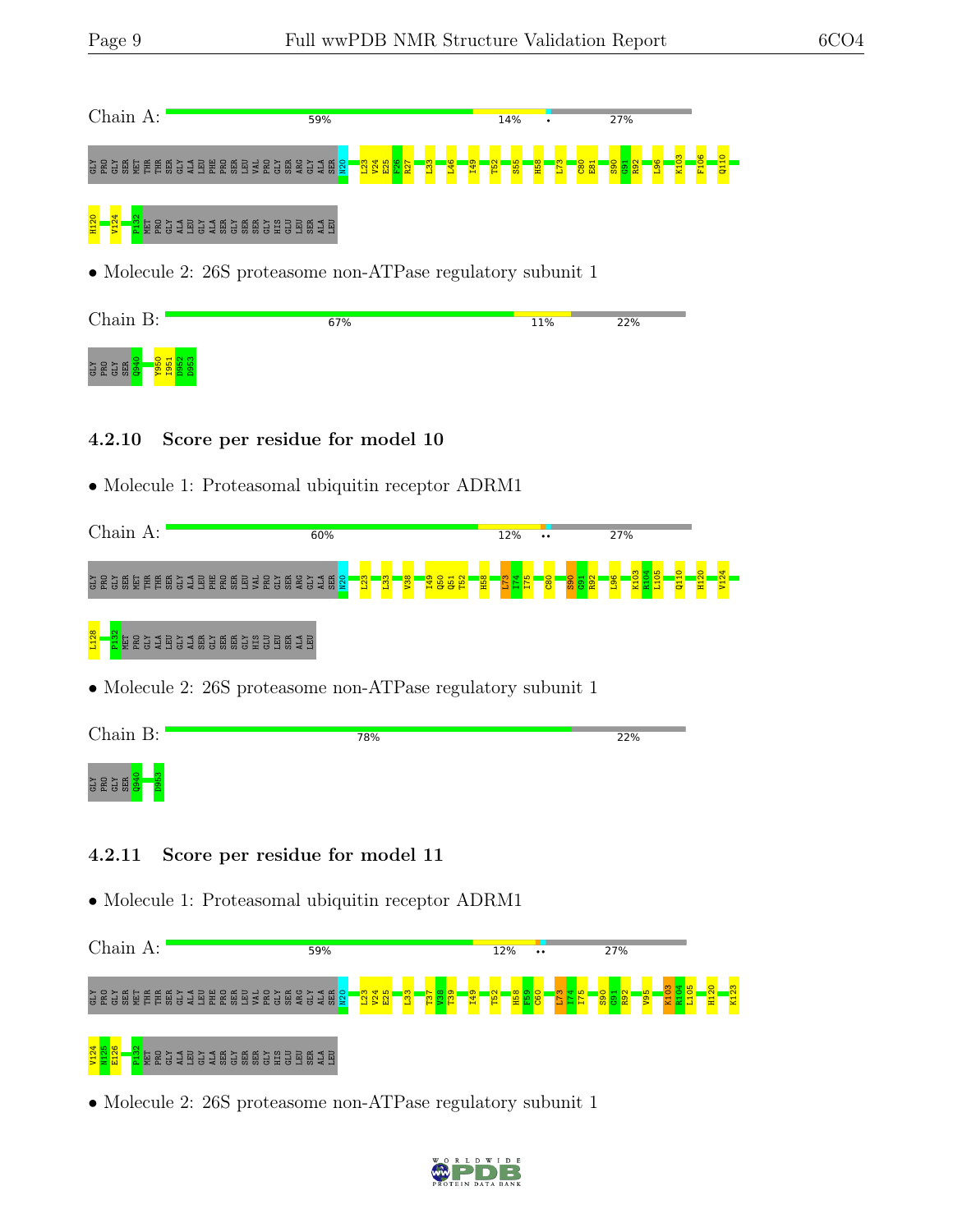| Chain B:          | 72% | 6% | 22% |
|-------------------|-----|----|-----|
| <b>CHA</b><br>KTD |     |    |     |

#### 4.2.12 Score per residue for model 12

• Molecule 1: Proteasomal ubiquitin receptor ADRM1

|                           | 60% | 12%<br>$\bullet\bullet$ | 27% |  |
|---------------------------|-----|-------------------------|-----|--|
| <b>CHA</b><br>₩<br>Æ<br>岸 | o   |                         | ை   |  |

### PRO GLY ALA LEU GLY ALA SER GLY SER SER GLY HIS GLU LEU SER ALA LEU

• Molecule 2: 26S proteasome non-ATPase regulatory subunit 1

| Chain B:                   | 72% | 6% | 22% |
|----------------------------|-----|----|-----|
| <b>CHA</b><br>Ä.<br>٥<br>ບ |     |    |     |

### 4.2.13 Score per residue for model 13

• Molecule 1: Proteasomal ubiquitin receptor ADRM1





#### 4.2.14 Score per residue for model 14

• Molecule 1: Proteasomal ubiquitin receptor ADRM1

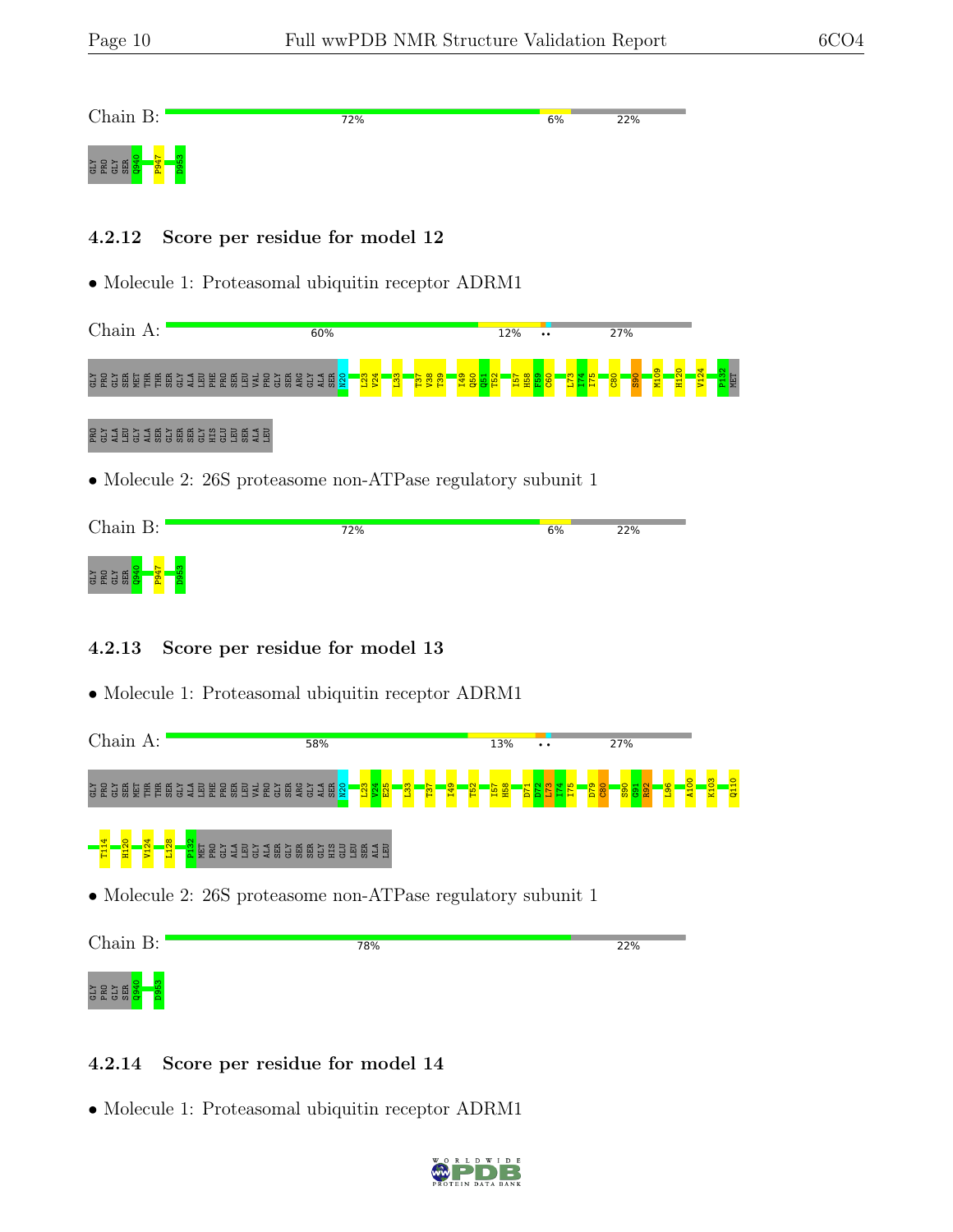| Chain A:                                                                                                                      | 60%                                         | 12%                                                            | 27%                                                                           |  |
|-------------------------------------------------------------------------------------------------------------------------------|---------------------------------------------|----------------------------------------------------------------|-------------------------------------------------------------------------------|--|
| GeGebeerges bekendses bestelling                                                                                              | R43<br>T49<br>$\frac{133}{2}$<br>8sh<br>LSL | E <mark>g.</mark><br><b>BSD</b><br><b>OSO</b><br>$rac{80}{20}$ | H12<br>8 <sup>o</sup><br>R <sub>92</sub><br>$\overline{q11}$<br>$rac{65}{65}$ |  |
| <mark>ដ្</mark> លី គេទី ទី ទី ទី ទី មី ទី មី មី ទី មី មី ទី ទី មី មី ទី មី មី ទី មី មី ទី មី មី ទី មី មី ទី មី មី ទី មី មី ទី |                                             |                                                                |                                                                               |  |
| • Molecule 2: 26S proteasome non-ATPase regulatory subunit 1                                                                  |                                             |                                                                |                                                                               |  |
| Chain B:                                                                                                                      | 78%                                         |                                                                | 22%                                                                           |  |
| <b>GLY</b>                                                                                                                    |                                             |                                                                |                                                                               |  |

### 4.2.15 Score per residue for model 15

• Molecule 1: Proteasomal ubiquitin receptor ADRM1

| Chain A:                                                                                                                                                                           | 60%                                                                                 |                                                                                        | 12%<br>$\bullet\bullet$ | 27%                        |                                   |
|------------------------------------------------------------------------------------------------------------------------------------------------------------------------------------|-------------------------------------------------------------------------------------|----------------------------------------------------------------------------------------|-------------------------|----------------------------|-----------------------------------|
| 囯<br>圆<br>畐<br><b>ER</b><br>멺<br>님<br>뜅<br>륩<br>륭<br>S<br>а<br>s<br>黃<br>'n.<br>$\overline{r}$                                                                                     | <b>AR</b><br>핆ള<br>혽<br>圆<br>$\ddot{a}$<br>g<br>$\mathbf{S}$<br>님<br>$\overline{1}$ | $\mathbf{\mathbf{\mathbf{\mathbf{\mathbf{\mathbf{H}}}}}}$<br><b>ug</b><br>8s<br>₩<br>е | $\frac{60}{20}$         | $rac{1}{20}$<br><b>S90</b> | 곮<br>믖<br>$\overline{\mathbf{G}}$ |
| V <sub>124</sub><br>E<br>Ě<br><b>A</b><br>Ы<br>同<br>ы<br>п<br>ਲ<br>듐<br>$\overline{1}$<br>a<br>$\pm$<br>$\overline{a}$<br>$\overline{r}$<br>$\overline{m}$<br>55<br>$\overline{r}$ | R<br>В<br>ы<br>南<br>12 G<br>ਲ<br>$\overline{m}$                                     |                                                                                        |                         |                            |                                   |

| $\overline{ }$<br>$\sim$<br>$\sim$ 3.30 $\sim$ | 78% | 22% |
|------------------------------------------------|-----|-----|
|                                                |     |     |



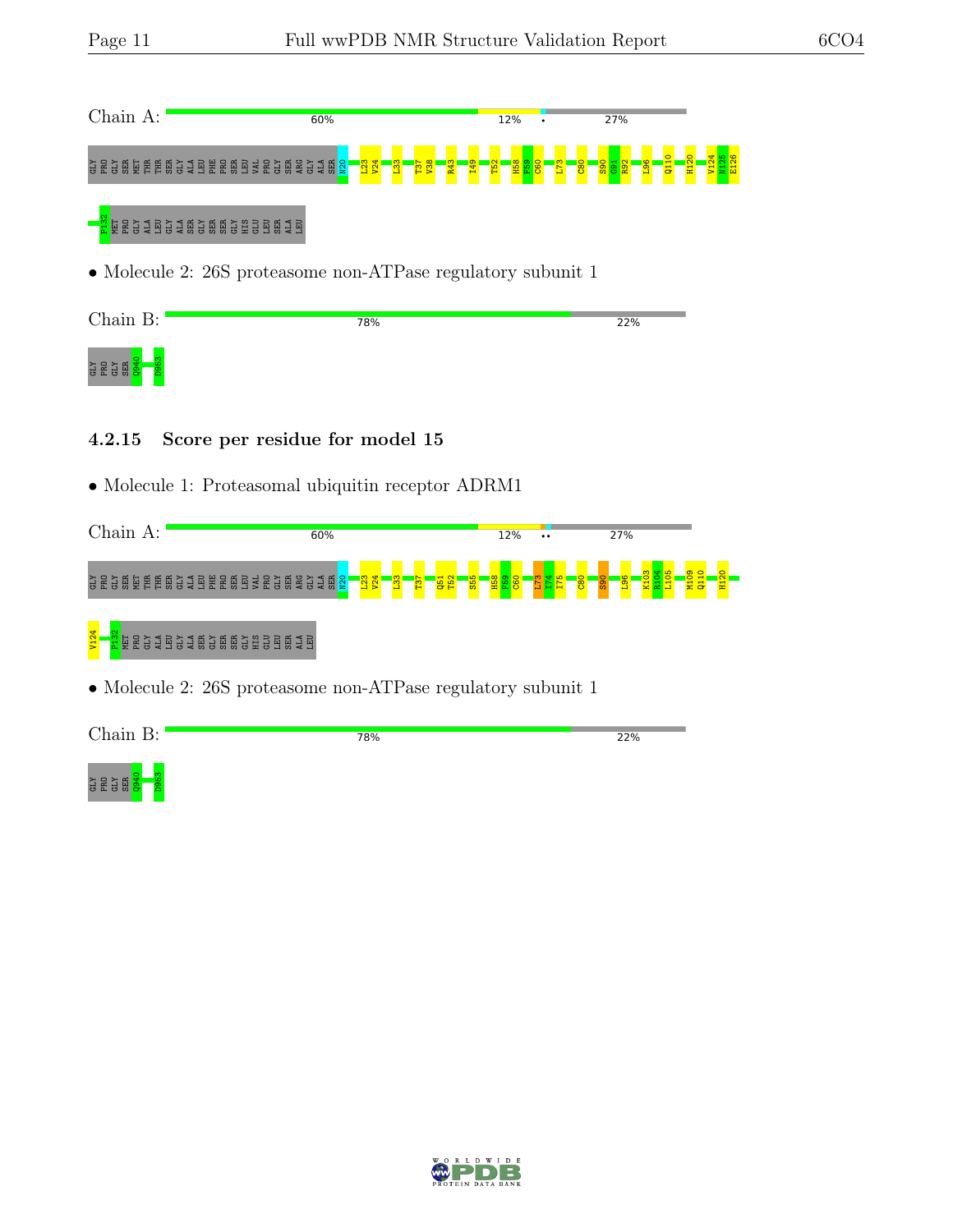## 5 Refinement protocol and experimental data overview  $(i)$

The models were refined using the following method: simulated annealing.

Of the 100 calculated structures, 15 were deposited, based on the following criterion: structures with the least restraint violations.

The following table shows the software used for structure solution, optimisation and refinement.

| Software name   Classification   Version |            |  |
|------------------------------------------|------------|--|
| X-PLOR NIH                               | refinement |  |

The following table shows chemical shift validation statistics as aggregates over all chemical shift files. Detailed validation can be found in section [7](#page-16-0) of this report.

| Chemical shift $file(s)$                     | working $\cscif$ |
|----------------------------------------------|------------------|
| Number of chemical shift lists               |                  |
| Total number of shifts                       | 1509             |
| Number of shifts mapped to atoms             | 1509             |
| Number of unparsed shifts                    |                  |
| Number of shifts with mapping errors         |                  |
| Number of shifts with mapping warnings       |                  |
| Assignment completeness (well-defined parts) |                  |

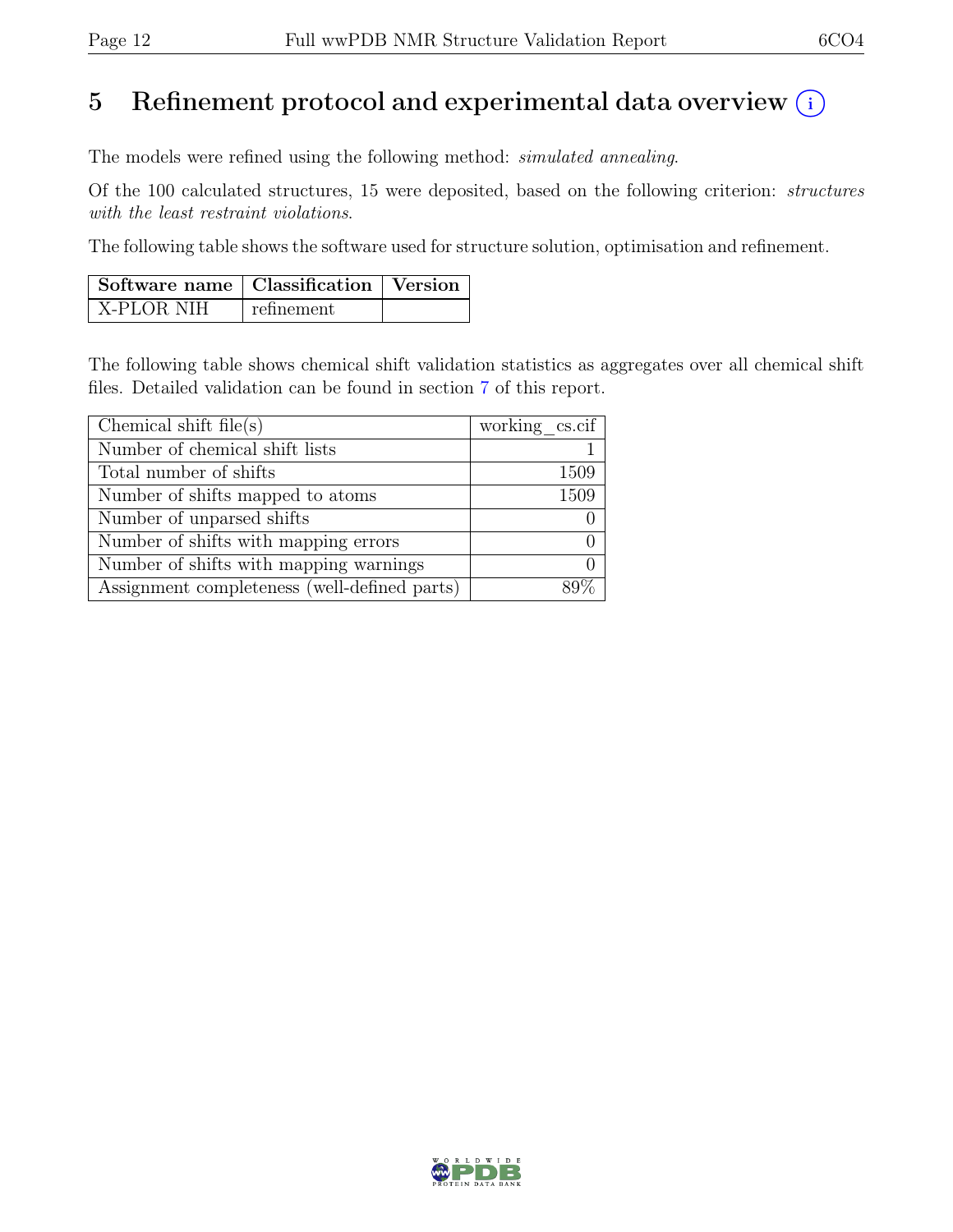# 6 Model quality  $(i)$

## 6.1 Standard geometry  $(i)$

There are no covalent bond-length or bond-angle outliers.

There are no bond-length outliers.

There are no bond-angle outliers.

There are no chirality outliers.

There are no planarity outliers.

## 6.2 Too-close contacts  $(i)$

In the following table, the Non-H and H(model) columns list the number of non-hydrogen atoms and hydrogen atoms in each chain respectively. The H(added) column lists the number of hydrogen atoms added and optimized by MolProbity. The Clashes column lists the number of clashes averaged over the ensemble.

| Mol |       | Chain   Non-H   $H(model)$   $H(added)$   Clashes |       |     |
|-----|-------|---------------------------------------------------|-------|-----|
|     | 925   |                                                   |       |     |
|     | 191   |                                                   | 96    | $+$ |
|     | 15690 | 15135                                             | 15120 |     |

The all-atom clashscore is defined as the number of clashes found per 1000 atoms (including hydrogen atoms). The all-atom clashscore for this structure is 4.

All unique clashes are listed below, sorted by their clash magnitude.

| $\rm{Atom}\textrm{-}1$ | $\rm{Atom}\text{-}2$ | $Clash(\AA)$ | Distance(A) | Models         |                |
|------------------------|----------------------|--------------|-------------|----------------|----------------|
|                        |                      |              |             | Worst          | Total          |
| 1: A:80: CYS:SG        | 1:A:96:LEU:HD11      | 0.73         | 2.23        | 14             | 11             |
| 2: B:950: TYR:O        | 2:B:951:ILE:HD13     | 0.69         | 1.87        | 9              |                |
| 1: A:120: HIS:O        | 1: A:124: VAL: HG23  | 0.64         | 1.93        | 2              | 15             |
| 1:A:79:ASP:OD1         | 1:A:100:ALA:HB3      | 0.62         | 1.95        | 13             | $\overline{4}$ |
| 1:A:75:ILE:HG21        | 1: A:80: CYS:SG      | 0.62         | 2.34        | $\overline{7}$ | 5              |
| 1: A:39:THR:HG22       | 2:B:947:PRO:HB3      | 0.59         | 1.75        | 2              | 5              |
| 1:A:71:ASP:OD2         | 1:A:73:LEU:HD21      | 0.57         | 2.00        | 13             | 1              |
| 1:A:33:LEU:HD12        | 1: A:38: VAL: HG22   | 0.56         | 1.75        | 6              | 1              |
| 1: A: 33: LEU: HD12    | 1: A:106: PHE:CE1    | 0.55         | 2.36        | 9              | 1              |
| 1: A: 33: LEU: CD1     | 1:A:38:VAL:HG22      | 0.55         | 2.32        | 6              | 1              |
| 1: A:23: LEU: HD11     | 1: A:51: GLN:HB2     | 0.53         | 1.80        | 6              | 5              |
| 1:A:73:LEU:HD12        | 1:A:75:ILE:HD11      | 0.53         | 1.79        | 10             | 4              |
| 1:A:33:LEU:HD12        | 1: A:37:THR:O        | 0.53         | 2.04        |                | 12             |

Continued on next page...

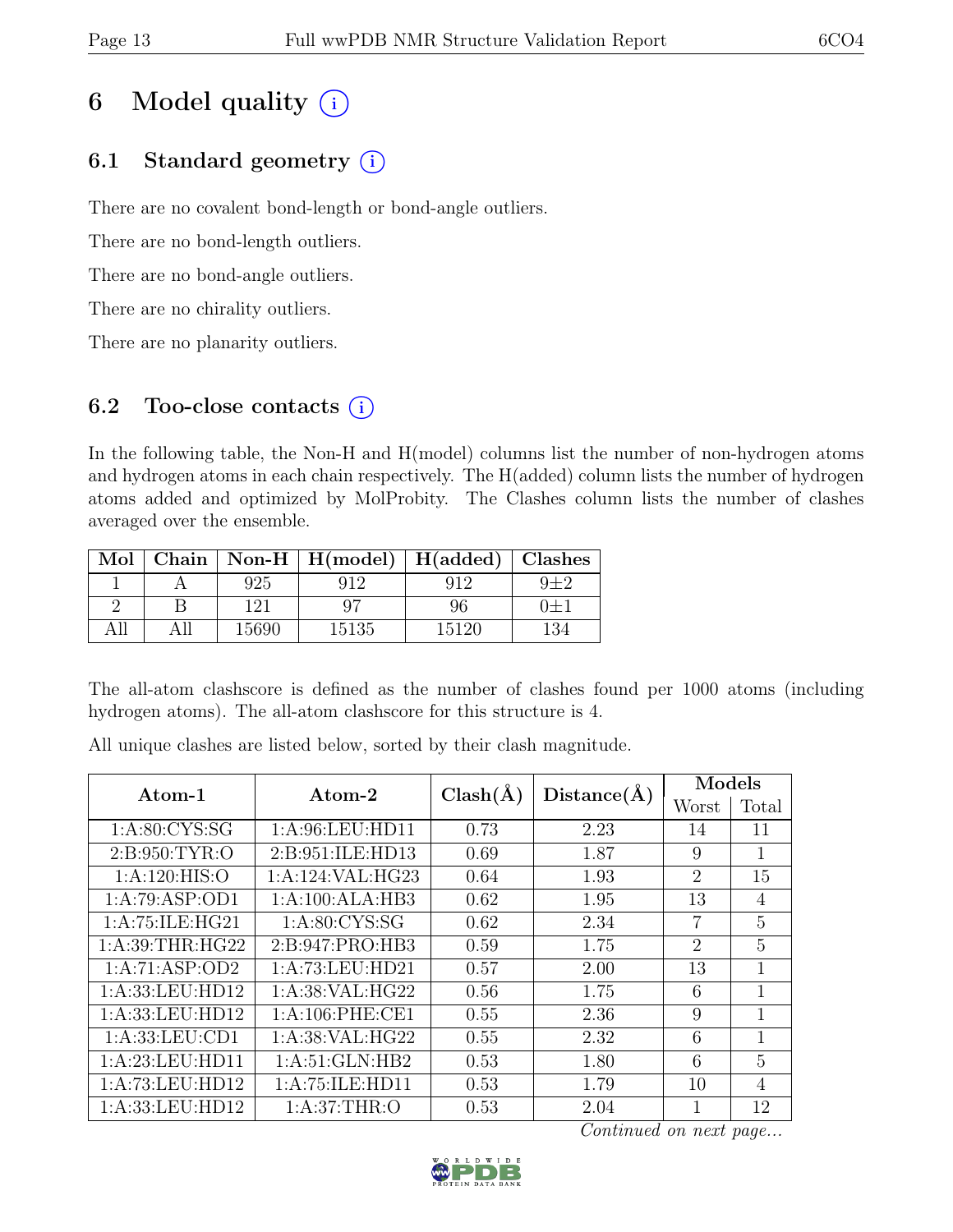| $Atom-1$            | $\bm{\mathrm{Atom}\text{-}2}$ | $Clash(\AA)$ | Distance(A) | Models         |                |
|---------------------|-------------------------------|--------------|-------------|----------------|----------------|
|                     |                               |              |             | Worst          | Total          |
| 1: A:92: ARG:NE     | 1: A:114:THR:HG22             | 0.52         | 2.20        | 13             | 1              |
| 1:A:33:LEU:HD13     | 1:A:38:VAL:HG22               | 0.52         | 1.82        | 4              | 6              |
| 1: A:23:LEU:CD1     | 1:A:57:ILE:HD12               | 0.51         | 2.34        | 5              | $\overline{4}$ |
| 1:A:75:ILE:HG23     | 1: A:80: CYS:SG               | 0.50         | 2.47        | 12             | $\overline{2}$ |
| 1:A:72:ASP:C        | 1:A:73:LEU:HD23               | 0.50         | 2.27        | 4              | $\overline{2}$ |
| 1:A:33:LEU:HD13     | 1: A:38: VAL:CG2              | 0.49         | 2.38        | 4              | 8              |
| 1: A: 103: LYS: HD3 | 1: A: 105: LEU: HD21          | 0.49         | 1.83        | 15             | 3              |
| 1: A:52:THR:HG23    | 1: A:58: HIS: CD2             | 0.46         | 2.46        | 6              | 15             |
| 1:A:103:LYS:NZ      | 1:A:105:LEU:HD21              | 0.44         | 2.27        | 1              | $\overline{2}$ |
| 1:A:27:ARG:HA       | 1: A: 46: LEU: HD12           | 0.44         | 1.89        | 4              | $\overline{4}$ |
| 1:A:33:LEU:HD23     | 1:A:33:LEU:C                  | 0.43         | 2.33        | 9              | 1              |
| 1:A:23:LEU:N        | 1:A:49:ILE:O                  | 0.42         | 2.52        | 13             | 12             |
| 2: B:950: TYR: C    | 2:B:951:ILE:HD13              | 0.42         | 2.35        | 9              | 1              |
| 1: A:39:THR:HG23    | 1: A:39:THR:O                 | 0.42         | 2.14        | 5              | 1              |
| 1:A:75:ILE:HB       | 1:A:128:LEU:HD22              | 0.42         | 1.92        | 13             | $\overline{2}$ |
| 1: A:95: VAL:HG23   | 1: A: 105: LEU: O             | 0.41         | 2.15        | 11             | $\overline{2}$ |
| 1:A:33:LEU:HD13     | 1: A:106: PHE:CE1             | 0.41         | 2.50        | 6              | $\overline{1}$ |
| 1:A:104:ARG:O       | 1:A:105:LEU:HD23              | 0.40         | 2.16        | $\overline{2}$ | $\overline{1}$ |

Continued from previous page...

### 6.3 Torsion angles  $(i)$

#### 6.3.1 Protein backbone (i)

In the following table, the Percentiles column shows the percent Ramachandran outliers of the chain as a percentile score with respect to all PDB entries followed by that with respect to all NMR entries. The Analysed column shows the number of residues for which the backbone conformation was analysed and the total number of residues.

| Mol | Chain | Analysed          | Favoured            | Allowed                                        | Outliers  | Percentiles                   |
|-----|-------|-------------------|---------------------|------------------------------------------------|-----------|-------------------------------|
|     |       | 111/154(72%)      | $106\pm1(95\pm1\%)$ | $\pm 1$ (4±1%) $\pm 10$ (1±0%)                 |           | 121<br>$\bigcup$ 69 $\bigcup$ |
|     |       | $12/18$ (67\%)    | $11\pm0(89\pm4\%)$  | $1\pm1$ (9 $\pm5\%$ )   0 $\pm0$ (2 $\pm4\%$ ) |           | 10 <br>49                     |
| All | All   | $1845/2580(72\%)$ | 1745 (95%)          | 81(4%)                                         | $19(1\%)$ | 20<br>68                      |

All 3 unique Ramachandran outliers are listed below. They are sorted by the frequency of occurrence in the ensemble.

|  |     |            | Mol   Chain   Res   Type   Models (Total) |
|--|-----|------------|-------------------------------------------|
|  | 90  | <b>SER</b> | L.)                                       |
|  | 945 | <b>PRO</b> |                                           |
|  | 952 | ASP        |                                           |

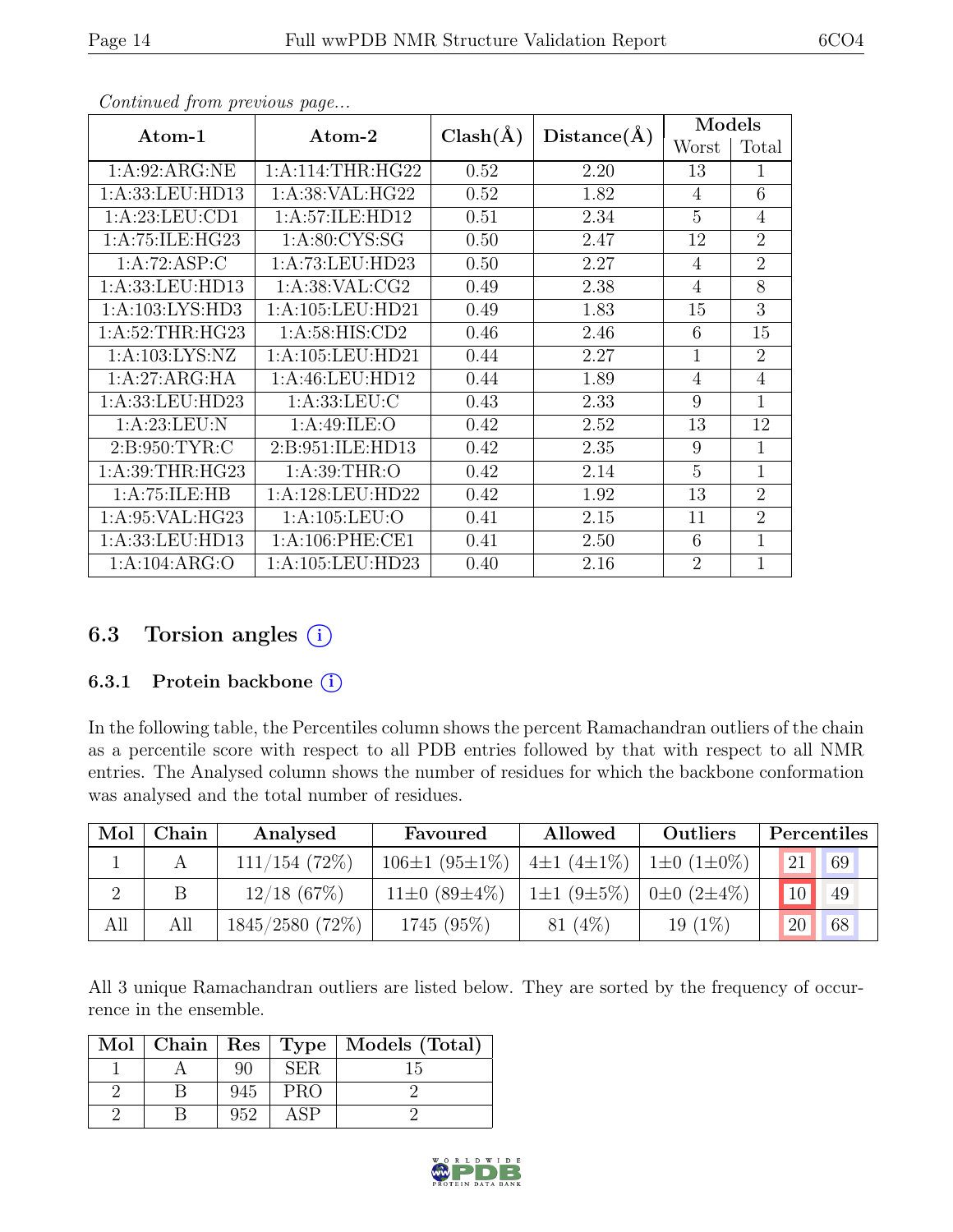### 6.3.2 Protein sidechains  $(i)$

In the following table, the Percentiles column shows the percent sidechain outliers of the chain as a percentile score with respect to all PDB entries followed by that with respect to all NMR entries. The Analysed column shows the number of residues for which the sidechain conformation was analysed and the total number of residues.

| Mol | Chain | Analysed          | Rotameric                | <b>Outliers</b>  | Percentiles |
|-----|-------|-------------------|--------------------------|------------------|-------------|
|     |       | 104/132(79%)      | $98\pm1(94\pm1\%)$       | $6\pm1(6\pm1\%)$ | 71<br>22    |
|     | B     | $14/16$ (88%)     | $14\pm0$ (100 $\pm0\%$ ) | $0±0$ $(0±0\%)$  | $100$ 100   |
| All | All   | $1770/2220(80\%)$ | $1674(95\%)$             | 96(5%)           | 75<br>26    |

All 18 unique residues with a non-rotameric sidechain are listed below. They are sorted by the frequency of occurrence in the ensemble.

| Mol          | Chain            | Res    | <b>Type</b>             | Models (Total) |
|--------------|------------------|--------|-------------------------|----------------|
| $\mathbf{1}$ | А                | 73     | <b>LEU</b>              | 15             |
| $\mathbf{1}$ | А                | 92     | $\rm{ARG}$              | 12             |
| $\mathbf{1}$ | А                | 24     | <b>VAL</b>              | 11             |
| $\mathbf{1}$ | А                | 90     | <b>SER</b>              | 9              |
| $\mathbf{1}$ | $\overline{A}$   | 110    | GLN                     | $\overline{9}$ |
| $\mathbf{1}$ | $\boldsymbol{A}$ | 103    | <b>LYS</b>              | 8              |
| $\mathbf 1$  | $\overline{A}$   | 60     | <b>CYS</b>              | 8              |
| $\mathbf{1}$ | $\boldsymbol{A}$ | 50     | <b>GLN</b>              | $\overline{5}$ |
| $\mathbf{1}$ | А                | 25     | <b>GLU</b>              | $\overline{5}$ |
| $\mathbf{1}$ | $\overline{A}$   | 126    | GLU                     | $\overline{3}$ |
| $\mathbf{1}$ | А                | $72\,$ | <b>ASP</b>              | $\overline{2}$ |
| $\mathbf{1}$ | А                | $55\,$ | <b>SER</b>              | $\overline{2}$ |
| $\mathbf 1$  | А                | 109    | <b>MET</b>              | $\overline{2}$ |
| $\mathbf{1}$ | А                | 41     | <b>ASP</b>              | $\mathbf 1$    |
| $\mathbf{1}$ | А                | 81     | GLU                     | $\overline{1}$ |
| $\mathbf{1}$ | $\mathbf{A}$     | 123    | <b>LYS</b>              | $\mathbf{1}$   |
| $\mathbf{1}$ | $\overline{A}$   | 80     | $\overline{\text{CYS}}$ | $\mathbf 1$    |
| $\mathbf{1}$ | $\overline{A}$   | 43     | $\rm{ARG}$              | $\overline{1}$ |

### 6.3.3 RNA  $(i)$

There are no RNA molecules in this entry.

## 6.4 Non-standard residues in protein, DNA, RNA chains  $(i)$

There are no non-standard protein/DNA/RNA residues in this entry.

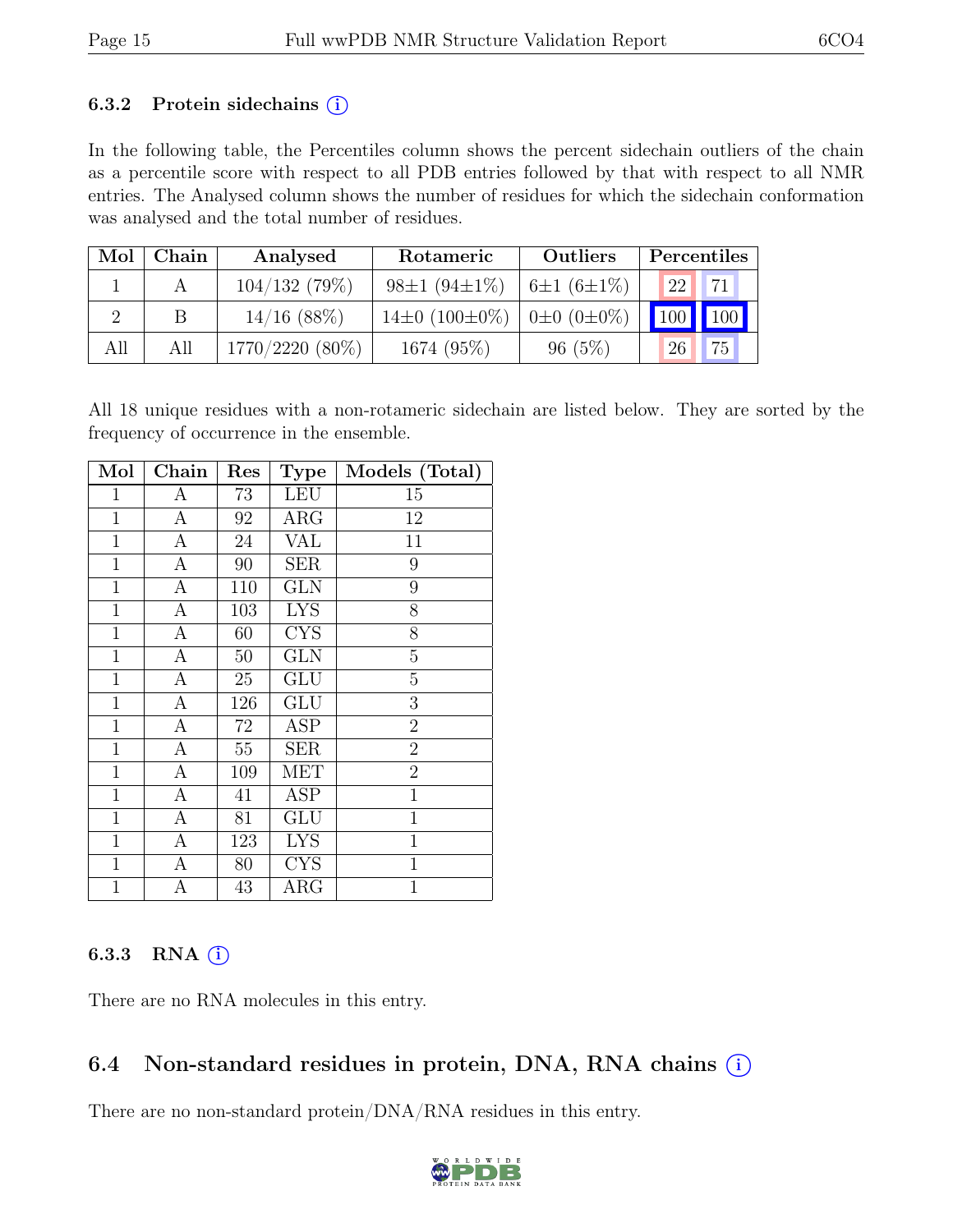### 6.5 Carbohydrates (i)

There are no monosaccharides in this entry.

### 6.6 Ligand geometry  $(i)$

There are no ligands in this entry.

### 6.7 Other polymers (i)

There are no such molecules in this entry.

### 6.8 Polymer linkage issues  $(i)$

There are no chain breaks in this entry.

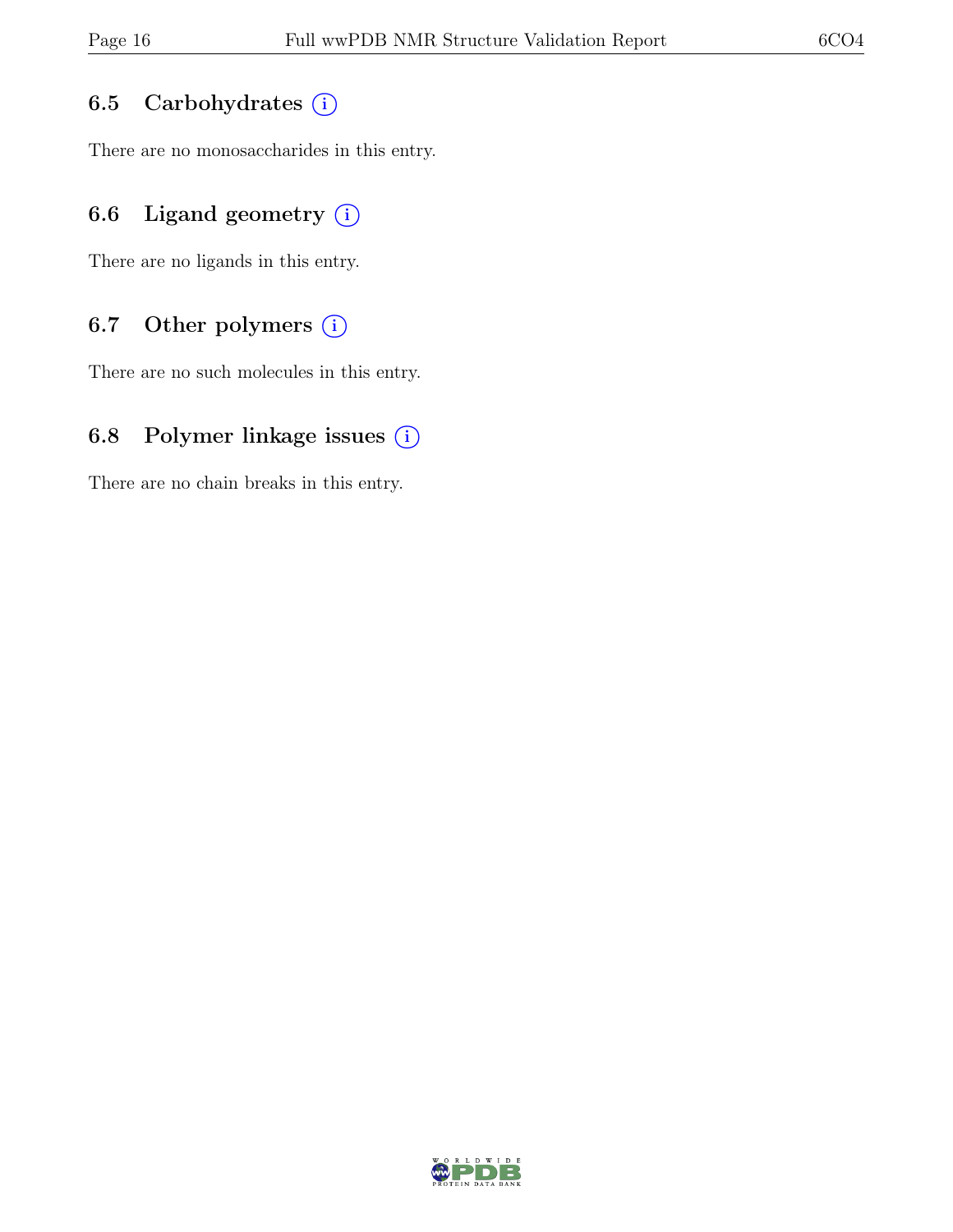## <span id="page-16-0"></span>7 Chemical shift validation  $(i)$

The completeness of assignment taking into account all chemical shift lists is 89% for the welldefined parts and 88% for the entire structure.

## 7.1 Chemical shift list 1

File name: working cs.cif

Chemical shift list name: IUPAC

### 7.1.1 Bookkeeping  $(i)$

The following table shows the results of parsing the chemical shift list and reports the number of nuclei with statistically unusual chemical shifts.

| Total number of shifts                  | 1509 |
|-----------------------------------------|------|
| Number of shifts mapped to atoms        | 1509 |
| Number of unparsed shifts               |      |
| Number of shifts with mapping errors    |      |
| Number of shifts with mapping warnings  |      |
| Number of shift outliers (ShiftChecker) |      |

### 7.1.2 Chemical shift referencing  $(i)$

The following table shows the suggested chemical shift referencing corrections.

| <b>Nucleus</b>                     |      | $\#$ values Correction $\pm$ precision, ppm | Suggested action        |
|------------------------------------|------|---------------------------------------------|-------------------------|
| $\overline{^{13}{\rm C}}_{\alpha}$ | 125  | $0.20 \pm 0.14$                             | None needed $(0.5 ppm)$ |
| ${}^{13}C_{\beta}$                 | 119  | $0.11 \pm 0.14$                             | None needed $(0.5 ppm)$ |
| 13C'                               | 121  | $0.48 \pm 0.22$                             | None needed $(0.5 ppm)$ |
| 15 <sub>N</sub>                    | 113. | $-0.53 \pm 0.40$                            | None needed (imprecise) |

### 7.1.3 Completeness of resonance assignments  $(i)$

The following table shows the completeness of the chemical shift assignments for the well-defined regions of the structure. The overall completeness is 89%, i.e. 1451 atoms were assigned a chemical shift out of a possible 1639. 0 out of 16 assigned methyl groups (LEU and VAL) were assigned stereospecifically.

|           | Total         | ⊥H | $13\Omega$                                      | 15 <sub>N</sub>  |
|-----------|---------------|----|-------------------------------------------------|------------------|
| Backbone  | 590/608 (97%) |    | $234/241$ (97%)   244/252 (97%)   112/115 (97%) |                  |
| Sidechain | 732/881 (83%) |    | $463/524$ (88%)   257/314 (82%)                 | $12/43$ $(28\%)$ |

Continued on next page...

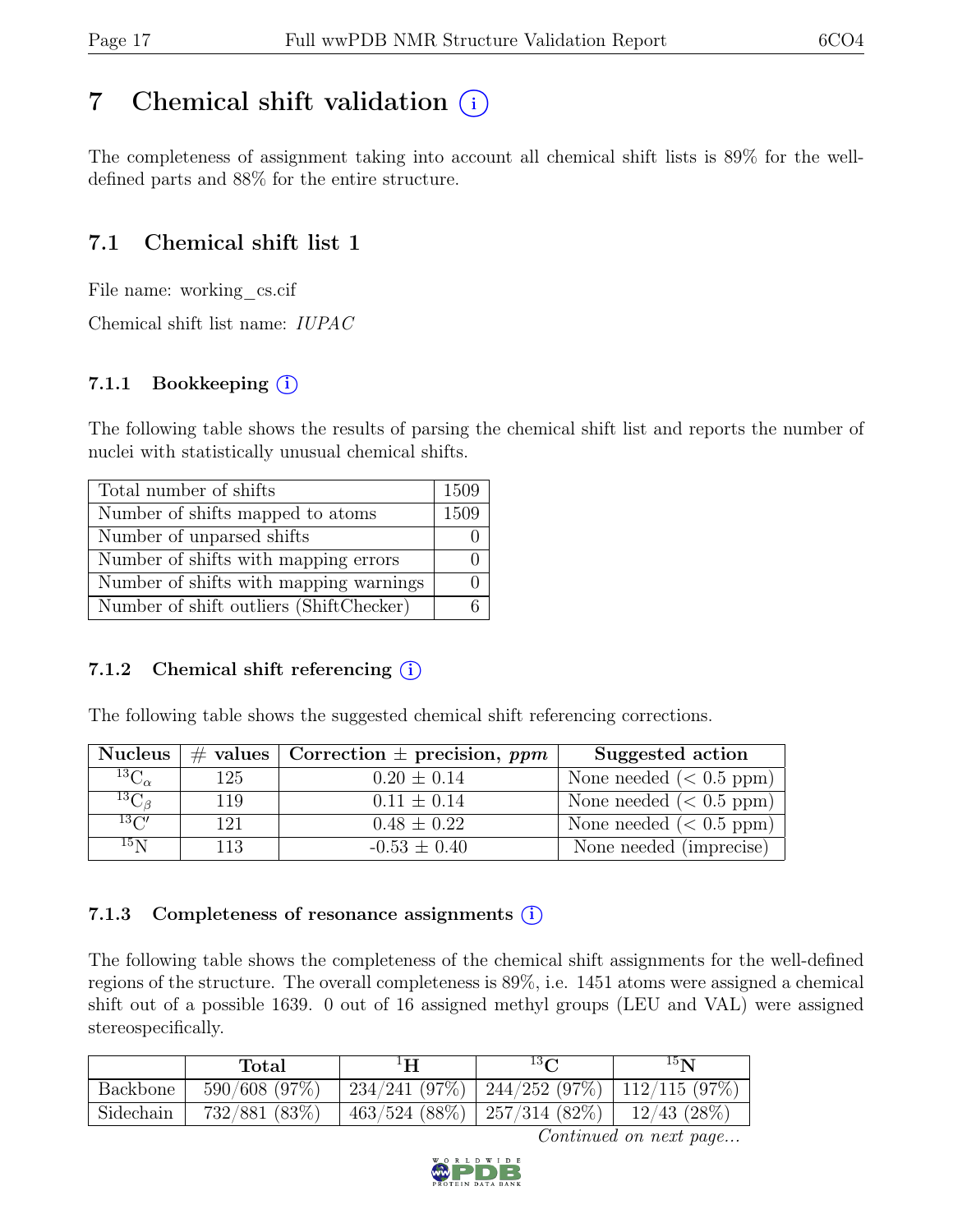|          | content and the process was payoff<br>Total                       | ŀН         | 13 <sup>o</sup> | 15 <sub>N</sub> |
|----------|-------------------------------------------------------------------|------------|-----------------|-----------------|
| Aromatic | $129/150(86\%)$                                                   | 76/80(95%) | $51/66$ (77\%)  | $2/4$ (50%)     |
| Overall  | $1451/1639$ (89%)   773/845 (91%)   552/632 (87%)   126/162 (78%) |            |                 |                 |

Continued from previous page...

The following table shows the completeness of the chemical shift assignments for the full structure. The overall completeness is 88%, i.e. 1461 atoms were assigned a chemical shift out of a possible 1651. 0 out of 16 assigned methyl groups (LEU and VAL) were assigned stereospecifically.

|           | Total              | $\mathbf{H}^1$  | $^{13}C$         | $^{15}$ N        |
|-----------|--------------------|-----------------|------------------|------------------|
| Backbone  | 594/613(97%)       | 235/243(97%)    | 246/254(97%)     | $113/116$ (97\%) |
| Sidechain | 738/888 (83%)      | 467/528 (88%)   | 258/316(82%)     | $13/44$ (30%)    |
| Aromatic  | $129/150(86\%)$    | 76/80 (95%)     | $51/66$ (77\%)   | $2/4$ (50%)      |
| Overall   | $1461/1651$ (88\%) | $778/851(91\%)$ | $555/636$ (87\%) | $128/164$ (78%)  |

### 7.1.4 Statistically unusual chemical shifts  $(i)$

The following table lists the statistically unusual chemical shifts. These are statistical measures, and large deviations from the mean do not necessarily imply incorrect assignments. Molecules containing paramagnetic centres or hemes are expected to give rise to anomalous chemical shifts.

| Mol | Chain | $\operatorname{Res}$ | Type       | Atom | Shift, ppm | Expected range, $ppm$ | Z-score |
|-----|-------|----------------------|------------|------|------------|-----------------------|---------|
|     |       | 30                   | LYS        | HE2  | 1.60       | $3.87 - 1.97$         | $-6.9$  |
|     |       | 47                   | VAL        | ΗB   | 0.07       | $3.59 - 0.39$         | $-6.0$  |
|     |       | 38                   | VAL        | ΗB   | 0.10       | $3.59 - 0.39$         | $-5.9$  |
|     |       | 60                   | <b>CYS</b> | HB3  | 0.41       | $5.25 - 0.55$         | $-5.3$  |
|     |       | 30                   | <b>LYS</b> | HG3  | $-0.07$    | $2.76 - 0.04$         | $-5.1$  |
| റ   |       | 944                  | PRO        |      | 2.75       | $6.05 - 2.75$         | $-5.0$  |

### 7.1.5 Random Coil Index  $(RCI)$  plots  $(i)$

The images below report *random coil index* values for the protein chains in the structure. The height of each bar gives a probability of a given residue to be disordered, as predicted from the available chemical shifts and the amino acid sequence. A value above 0.2 is an indication of significant predicted disorder. The colour of the bar shows whether the residue is in the welldefined core (black) or in the ill-defined residue ranges (cyan), as described in section 2 on ensemble composition.

Random coil index (RCI) for chain A: